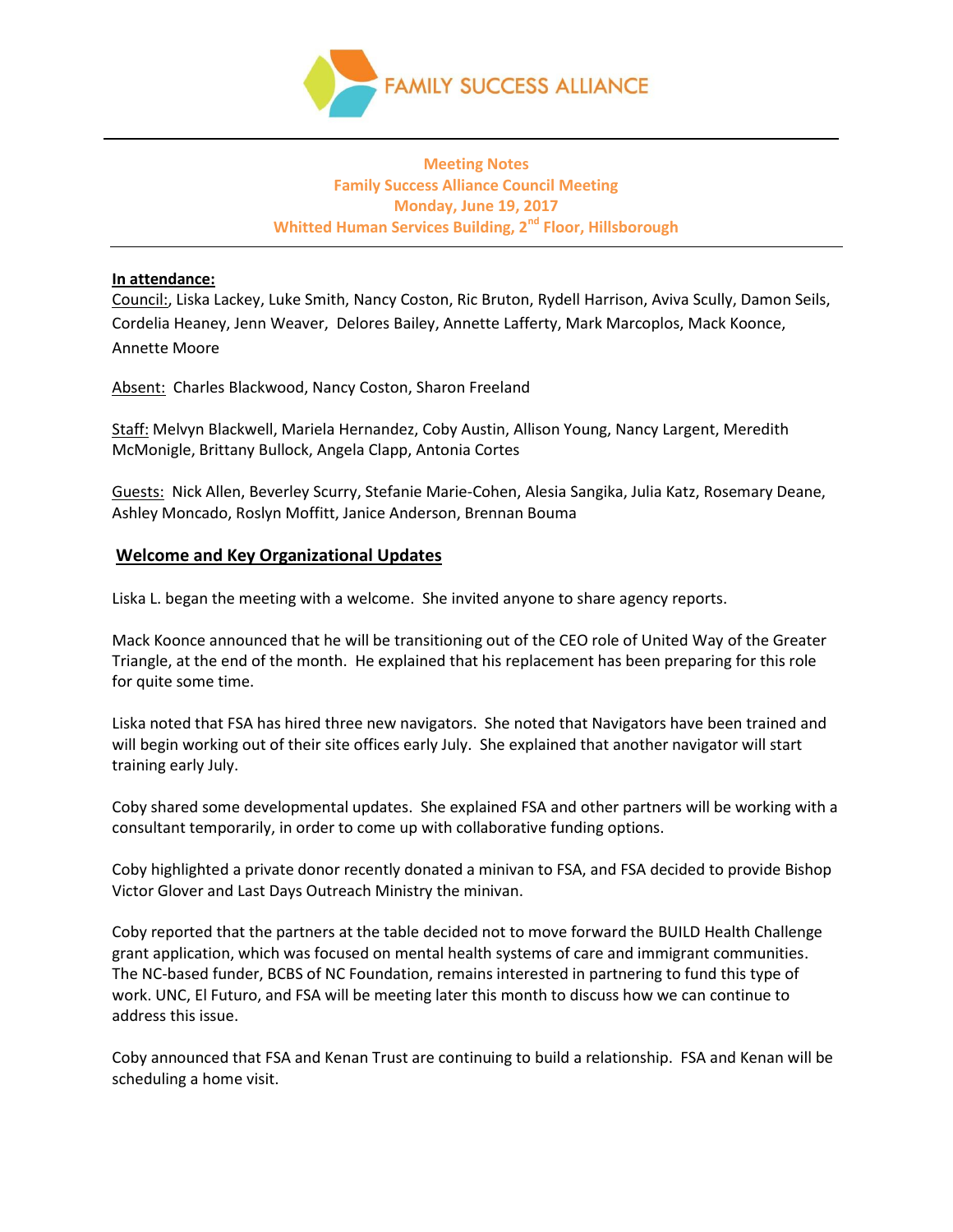Coby noted that FSA and Empowerment recently applied for the Glaxo-Smith Cline Impact Award. She expects to hear back from them, on whether to move on to the next round, or not, by next week.

Coby reported FSA plans to host K-readiness programs in both Zones again this year. She explained there will be enrichment programs for all three cohorts (rising kindergarteners, rising first graders, and rising second graders). Due to partnerships with DSS there were more free camp opportunities for all children.

Delores Bailey highlighted that Empowerment acquired two homes (2-bedroom, 1-bath) in zone 6 on in the Northside area. One of the homes will be for FSA navigator-enrolled families.

### **Innovation Grant Report**

Janice provided updates from the "MindUp" program at FPG. Janice discussed school-based mindfulness that was executed at FPG Bilingue. Janice explained how 15 staff members (in every grade) were trained in school based mindfulness. She noted some of the following challenges and successes.

Challenges: adapting to the lessons mid-school year, finding time to teach core lessons and practices, students that initially didn't take the lessons and practices.

Successes: teachers reported students showed improvement in behavior, more student selfregulation; teachers reported they were better able to manage their stress; parents saw more selfregulations in their children at home, improved student organization, less classroom interruptions, decrease in student referrals to the office, reduced absenteeism, reduced bully incidents, reduced text anxiety. Janice noted that the program was a success overall.

Stefanie and Roselyn discussed Family Resource Center (FRC) Innovation Grant with Culbreth Middle School. The purpose of the resource center is to engage and empower parents to work with schools. They explained the FRC was opened in March. They provided the council with photos of the center. The staffs of the FRC are members of the community. They host workshops, and engaging activities for families. They are looking to partner-up with more organizations to improve the center's impact. They explained they have been pleased with progress that has been made over the last year. The center is currently open 6hrs per week, and next year, it's planned to be open 20hrs per week.

Rosemary discussed New Hope Elementary's Family Academy. She explained the academy opened January 2017. The academy implements activities and exercises to engage families to work together. She noted that the parent attendance did decrease between the first and second sessions. She explained the decrease may have been to the lack of comfort or confidence for some parents. She noted that that as program host, their group was not prepared to meet all the needs of some of the parents that came out to the first session. She noted that the last session's attendance increased greatly. That may have been due to the collaboration with math & literacy specialist, and Books on Break. She reflected that due to the fact dinner was served hot this may affected the attendance. She noted overall a lot of mothers benefited from the academy. Many of the mothers volunteered to be a part of a family outreach group.

#### **New Navigator**